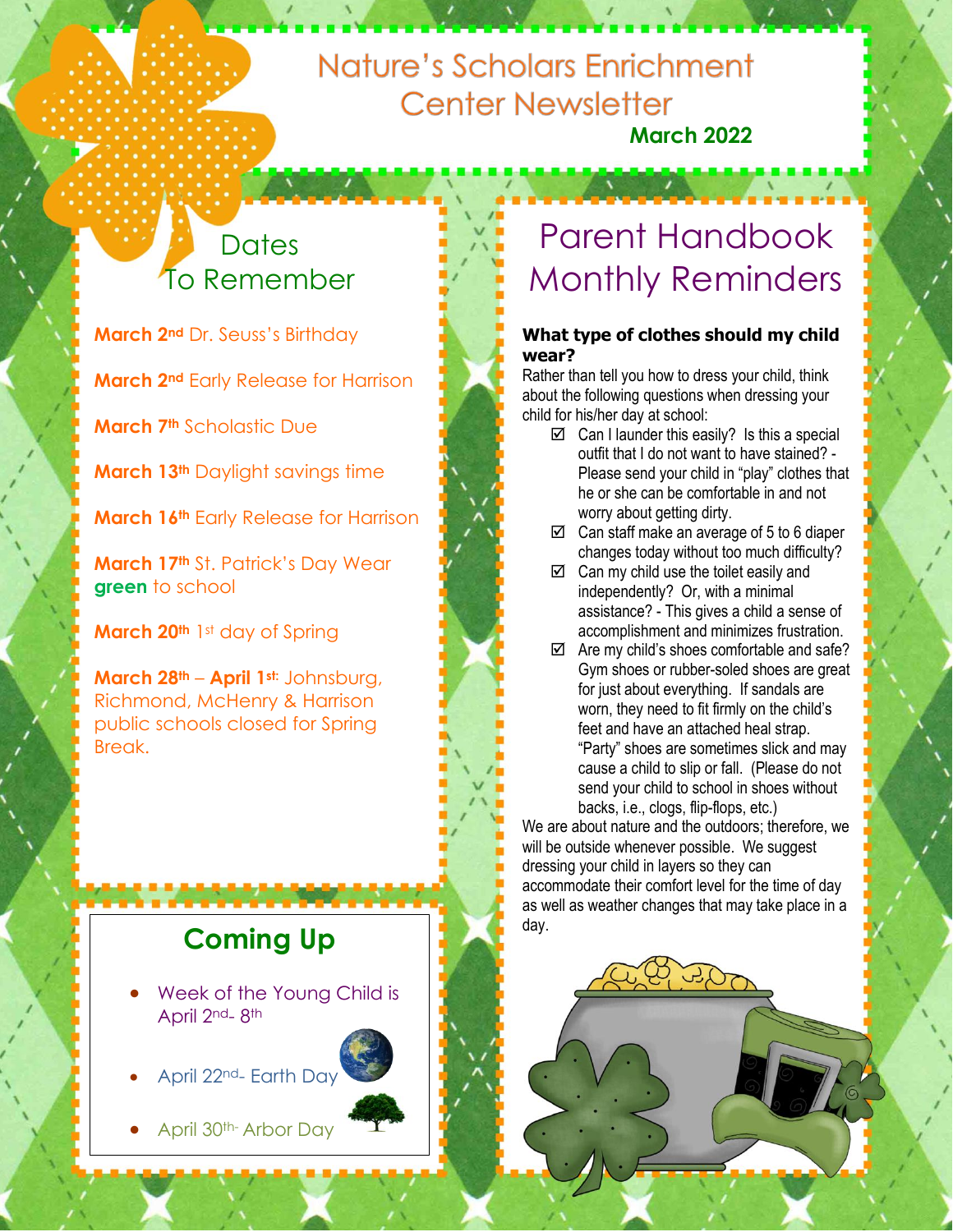## **Parent Handbook ` Monthly Reminders Continued….**

#### **Do I need to have extra clothes at the center?**

YES! Clothes can get soiled in a variety of ways while at school and your child needs to have several full changes of clothes (always including socks and shoes) at the center in case of any accident. **All clothes should be labeled with your child's name.** Please check these extra clothes periodically to ensure they are not too small or out of weather season or sent home.

Our job is to provide an environment where your child feels safe and wellcared for. Therefore, we cannot, in good conscience, leave your child in wet or soiled clothes. In the case that you have not provided a change of clothes, we will provide new clothes for your child at a cost to you. Your account will be charged as follows:

Pants/Shorts - \$8.00 Long-sleeved Shirt - \$7.00 Short-sleeved Shirt - \$6.00 Underwear or Socks - \$2.00.

For the health and safety of all concerned, soiled clothing cannot be rinsed out. Please understand that soiled clothing will be placed in a plastic bag to be rinsed and cleaned at home.

#### **What type of clothing needs to be available for outdoor play?**

All children will be going outside everyday snow, rain, or shine unless weather is extremely prohibitive. (Due to staff/child ratio requirements, children may not be kept indoors and should remain home if unable to go outside.) Please make sure your child is dressed appropriately for the weather. Waterproof coat, mittens, hats, snow pants, boots, etc. are needed for cold or wet days. A swimsuit and towel need to be brought to school on warm days for outdoor/water play. Our guideline for outdoors in the winter is 0 degrees or above with the wind chill in consideration. Our guideline for outdoors in the summer is 95 degrees or below. Children will remain in the air-conditioned center if any ozone or heat indexes are issued for immediate area. Special considerations of high and low temperatures will be in place for infants, toddlers, and special needs children.

#### **MASK UPDATE AS OF 3/1/2022**

**As most of you are aware we received an email from DCFS regarding the current mask mandates in Illinois. We stated in our email that we strive to provide an atmosphere of mutual respect and understanding, and we want everyone to feel comfortable. These are the following procedures we will be implementing within our center:**

- **If you send your child with a mask that child will wear the mask.**
- **If you do not want your child to wear a mask, please do not send one in with them.**
- **If your child has been exposed or tested positive for Covid and they show no symptoms during the 10 day quarantine, they can return to the center after 5 days at home.** 
	- o **Your child WILL have to wear a mask for the remaining 5 days in the center.**

**\*\* We will now facilitate masks like our clothing protocol "If you're sent with something, you will wear that". \*\***

**If there are any extenuating circumstances that you would like to discuss about this, please don't hesitate to contact the office. Also, PLEASE be respectful of EVERYONES choice in this process.**

**PLEASE also know that Covid is now being tracked PER COUNTY. So, if McHenry County spikes in cases, then this mandate will be reevaluated. Please be patient with us as we navigate through this new phase.**

# SAVE THE DATE!!! What: Father's Day Celebration 2022!



When: Friday, June 17th

Time: 9-11 AM

#### Where: Nature's Scholars Enrichment Center

Invitation to follow

#### \*\* Weather pending\*\*